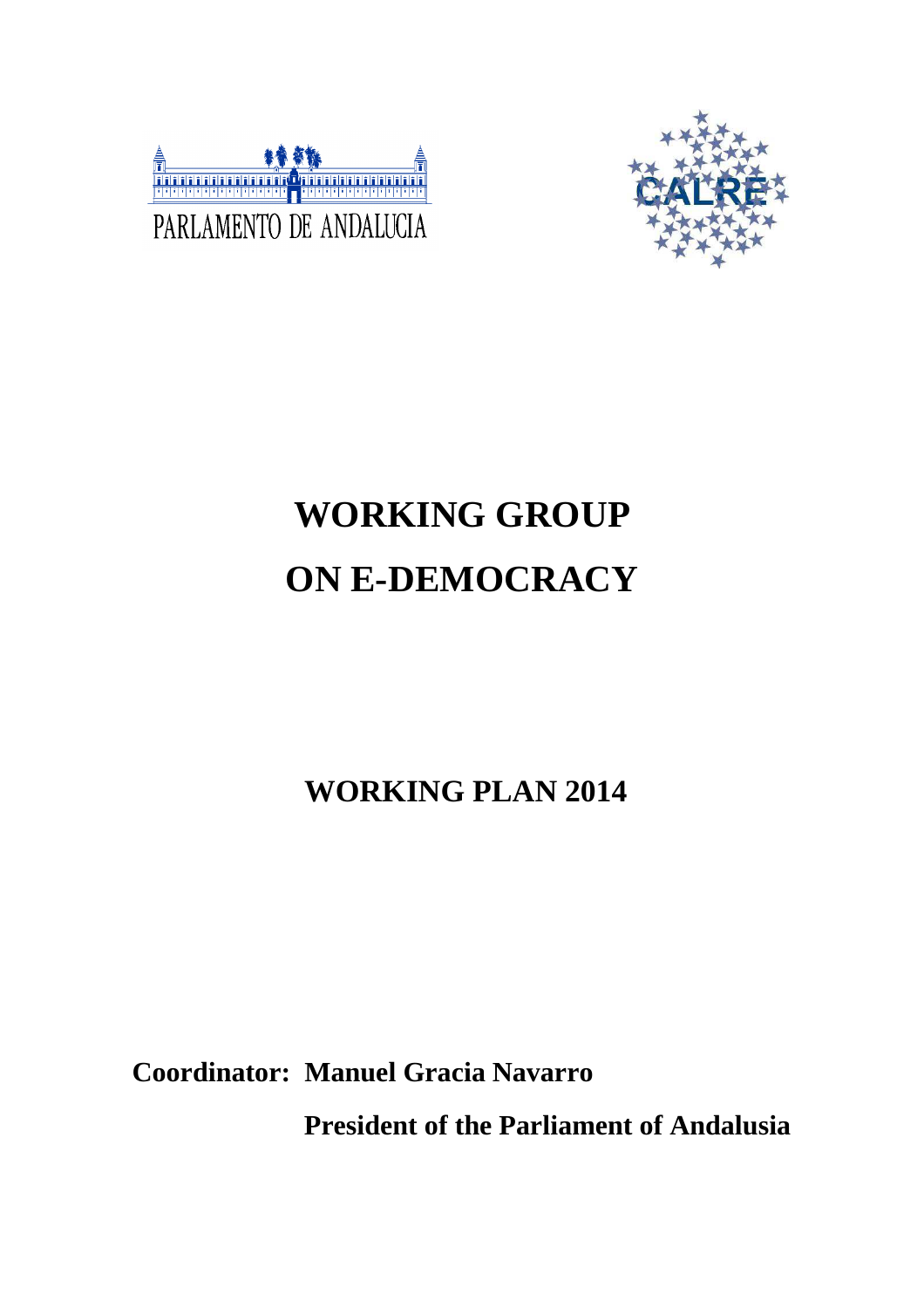## **1.- INTRODUCTION**

During the CALRE Plenary Assembly held in Brussels on 21 and 22 October 2013, the President of the Parliament of Andalusia, Mr. Manuel Gracia Navarro, took the responsibility and commitment to continue coordinating, for second consecutive year, the Working Group on "e-Democracy".

The e-Democracy is based on the use of information technology and communication (ICT) in order to promote citizen participation and other institutions in the process of political decision making, develop interaction to increase transparency and citizens' trust in their institutions.

The development of e-democracy tools to promote citizen participation is even more essential in these times when the European Union is going through a difficult situation, given the economic and financial crisis, which has caused a social crisis and citizens' trust in democratic institutions.

The distance between citizens and their institutions must be combated and reduced. The European citizens claim to have a more active participation in the political decision making of modern parliaments. In this regard, it is crucial promote the concept of Open Parliament.

In this way, moving towards a more participatory democracy is to strengthen and ensure the legitimacy of the democratic system as a whole.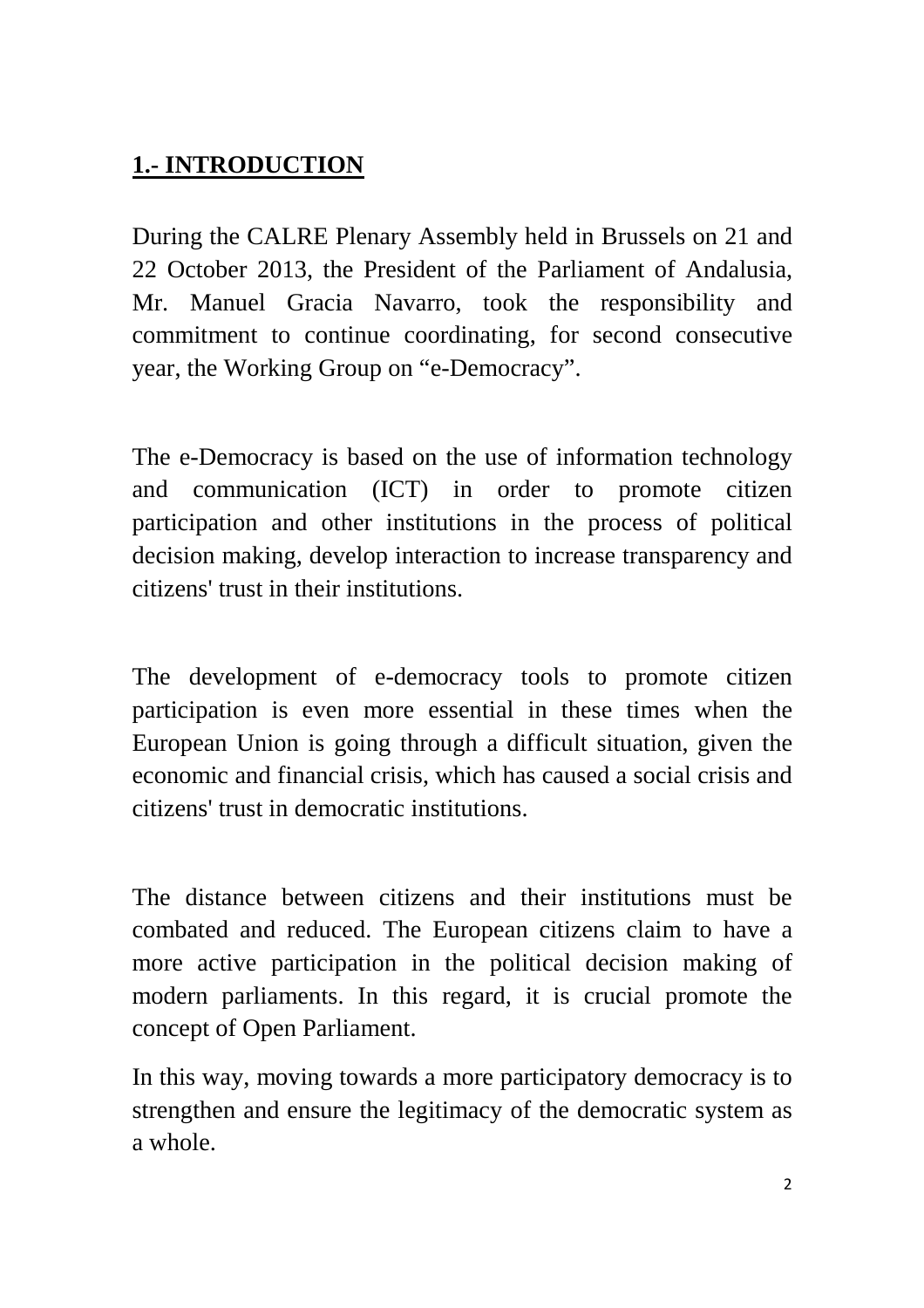## **2.- OBJECTIVES**

•

The goals set in the working group E-Democracy during 2014 are as follows:

- Share good practice proposals on e-democracy to move towards a more participatory and modern democracy that responds to the demands of citizens.
- Continue to deepen the knowledge of the development of e-Democracy in the Legislative Assemblies of the CALRE.
- Further analysis tools and new channels of communication and participation of citizens with parliaments of European regions of CALRE.
- Increase knowledge on innovative projects that establish links between parliaments and citizens interact to increase public confidence in the institutions.
- Propose strategies based on e-democracy to all members of CALRE to attract young people to the interest by Public, Social issues and Politics.
- Foster relationships with research groups on participatory democracy from the Universities of CALRE regions' members.
- Increase the transparency and accountability of parliamentary activity.
- To share practices of "Open Parliament" between regional legislative assemblies of CALRE.
- Propose commitments CALRE all members to implement edemocracy in our parliaments.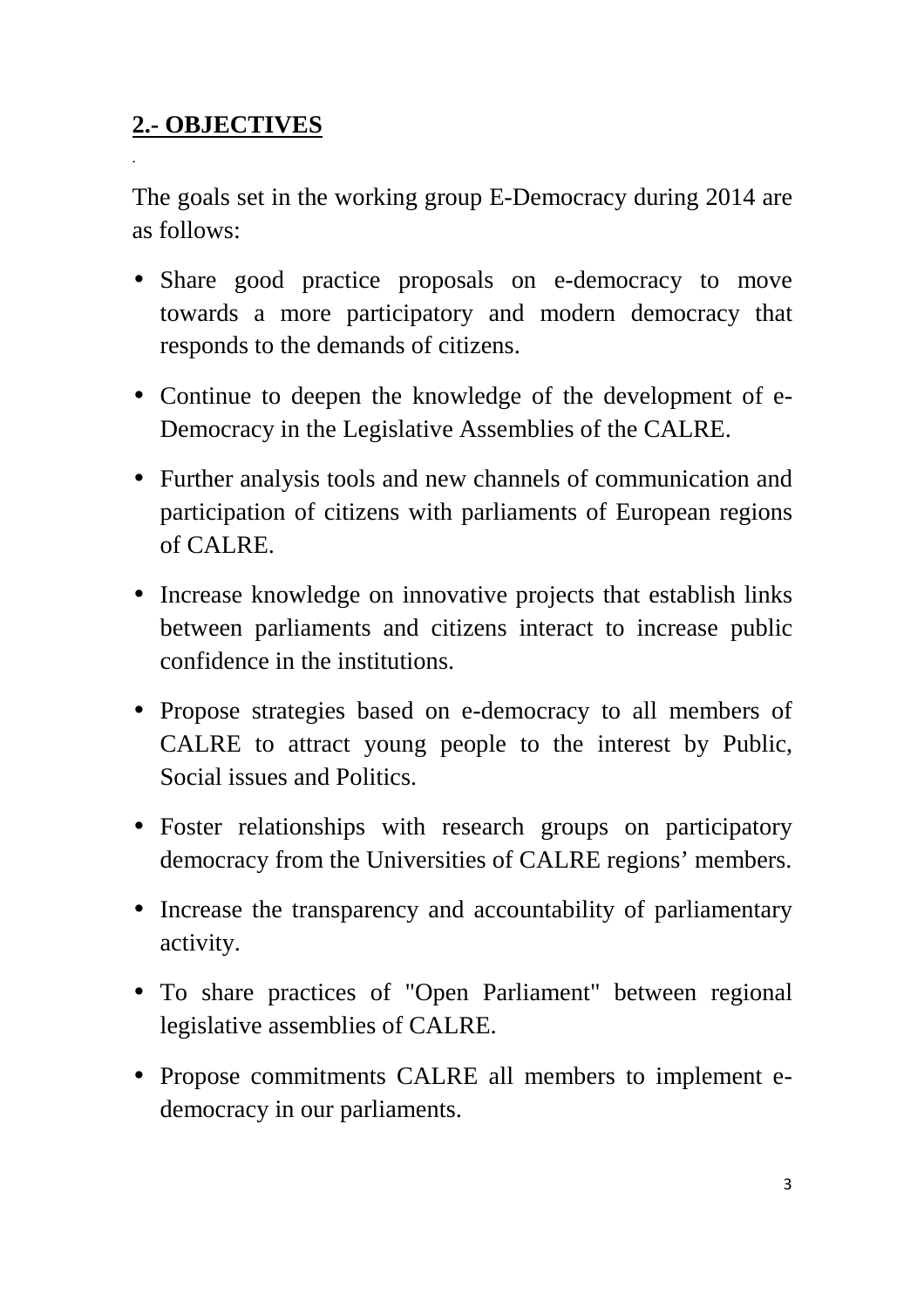• Develop proposals to move towards a more participatory and modern democracy to meet the demands of citizens.

## **3.- WORKING GROUP MEMBERS**

The following Presidents of Assemblies are members of the Working group on e-Democracy:

| <b>WORKING GROUP E-DEMOCRACY 2014</b> |                                               |                                                           |  |
|---------------------------------------|-----------------------------------------------|-----------------------------------------------------------|--|
| <b>COUNTRY</b>                        | <b>PRESIDENT</b>                              | <b>PARLIAMENT</b>                                         |  |
| Coordinator<br><b>SPAIN</b>           |                                               | <b>Parliament of Andalusia</b>                            |  |
|                                       | <b>Manuel Gracia Navarro</b><br>(Coordinator) |                                                           |  |
| <b>SPAIN</b>                          | Pilar Rojo Noguera                            | <b>Parliament of Galicia</b><br><b>President of CALRE</b> |  |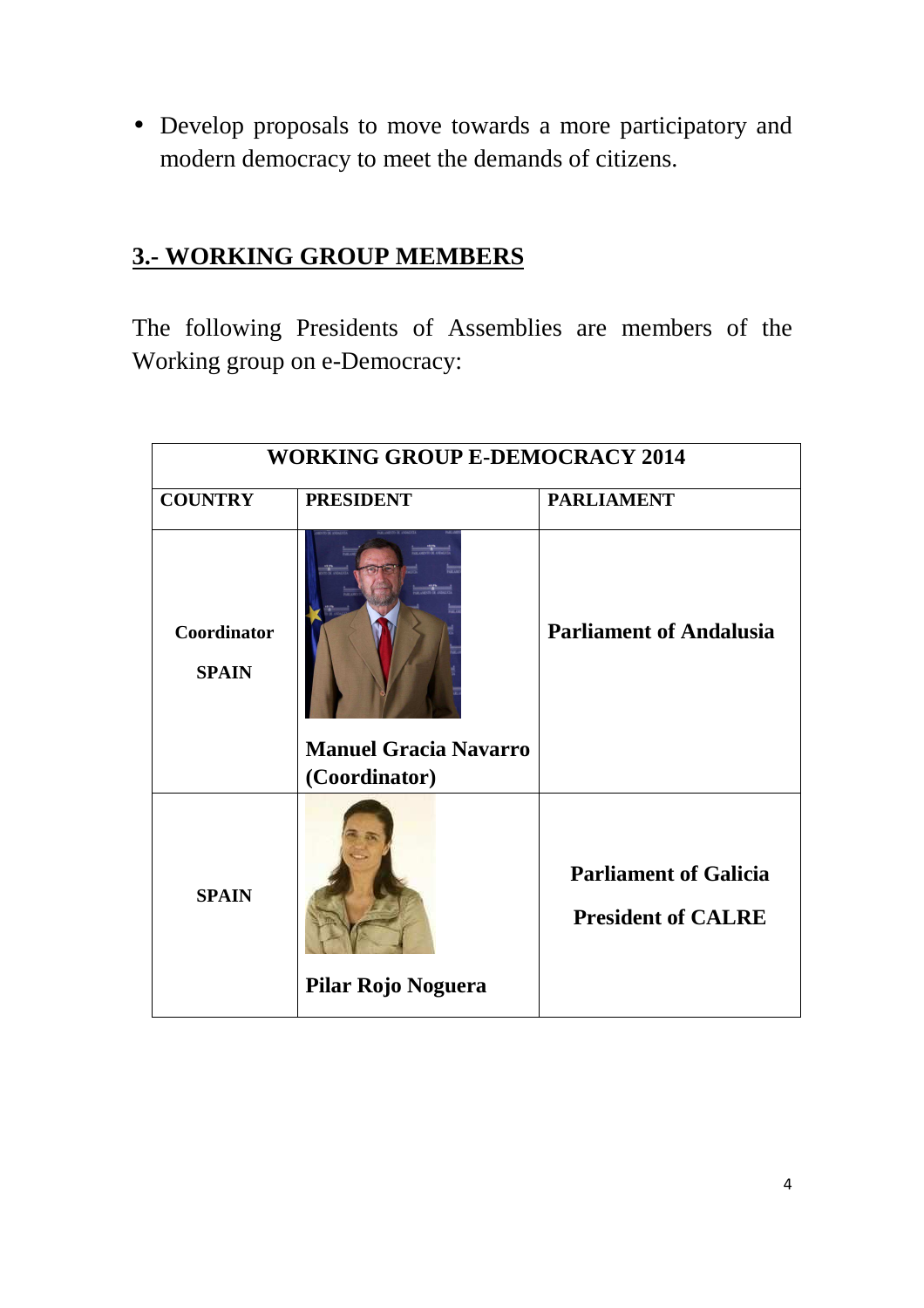| <b>SPAIN</b> | Pedro Sanjurjo<br>González                      | <b>Junta General del</b><br>Principado de Asturias |
|--------------|-------------------------------------------------|----------------------------------------------------|
| <b>SPAIN</b> | <b>Fernando Jesús</b><br><b>Manzano Pedrera</b> | <b>Parliament of</b><br><b>Extremadura</b>         |
| <b>SPAIN</b> | <b>Francisco Celdrán</b><br><b>Vidal</b>        | <b>Parliament of Murcia</b>                        |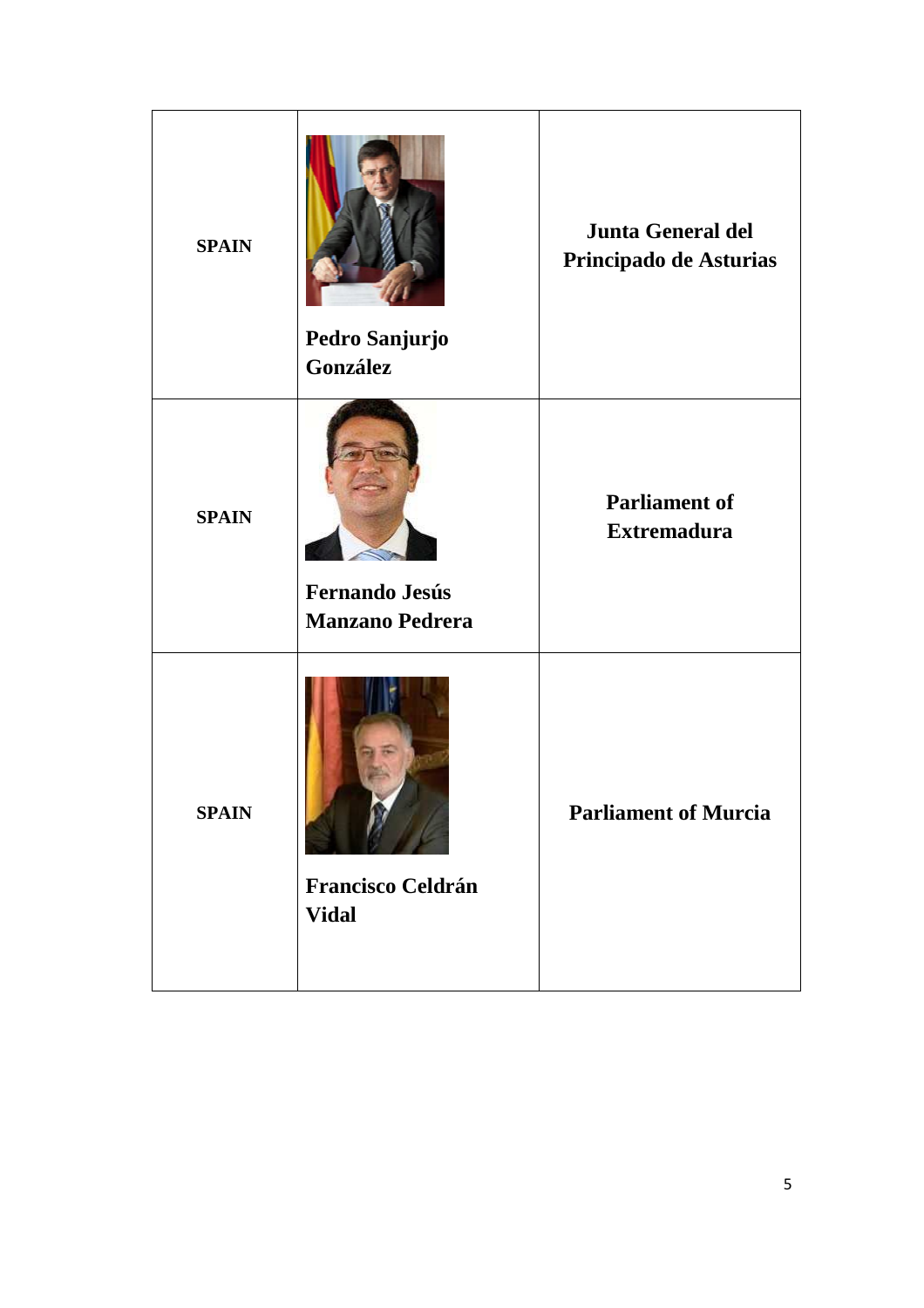| <b>BELGIUM</b> | <b>Françoise Dupuis</b>     | <b>Parliament of the Region</b><br><b>Brussels-Capital.</b><br><b>Vicepresident of CALRE</b> |
|----------------|-----------------------------|----------------------------------------------------------------------------------------------|
| <b>BELGIUM</b> | <b>Jean-Charles Luperto</b> | <b>Parliament of the French</b><br><b>Federation Wallonia-</b><br><b>Brussels</b>            |
| <b>BELGIUM</b> | <b>Patrick Dupriez</b>      | <b>Parliament Wallon</b>                                                                     |
| <b>BELGIUM</b> | <b>Bart Martens</b>         | <b>Member of Bureau of the</b><br><b>Flemish Parliament</b>                                  |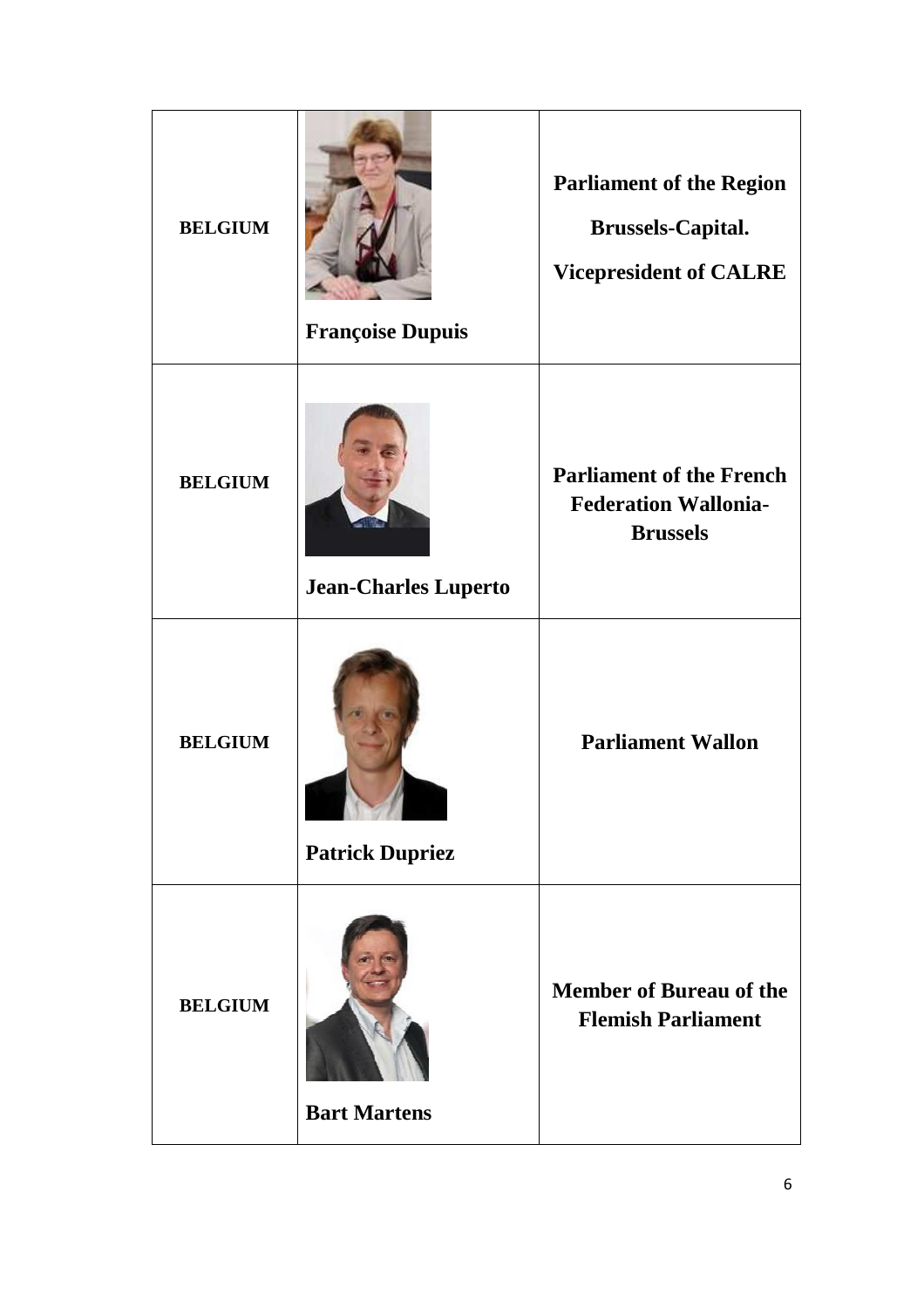| <b>AUSTRIA</b> | <b>Majcen Franz</b>     | <b>Parliament of Styria</b>                      |
|----------------|-------------------------|--------------------------------------------------|
| <b>AUSTRIA</b> | <b>Brigitta Pallauf</b> | <b>Parliament of Salzburg</b>                    |
| <b>FINLAND</b> | <b>Britt Lundberg</b>   | <b>Parliament of the Åland</b><br><b>Islands</b> |
| <b>ITALY</b>   | <b>Vicenzo Niro</b>     | <b>Regional Council of</b><br><b>Molise</b>      |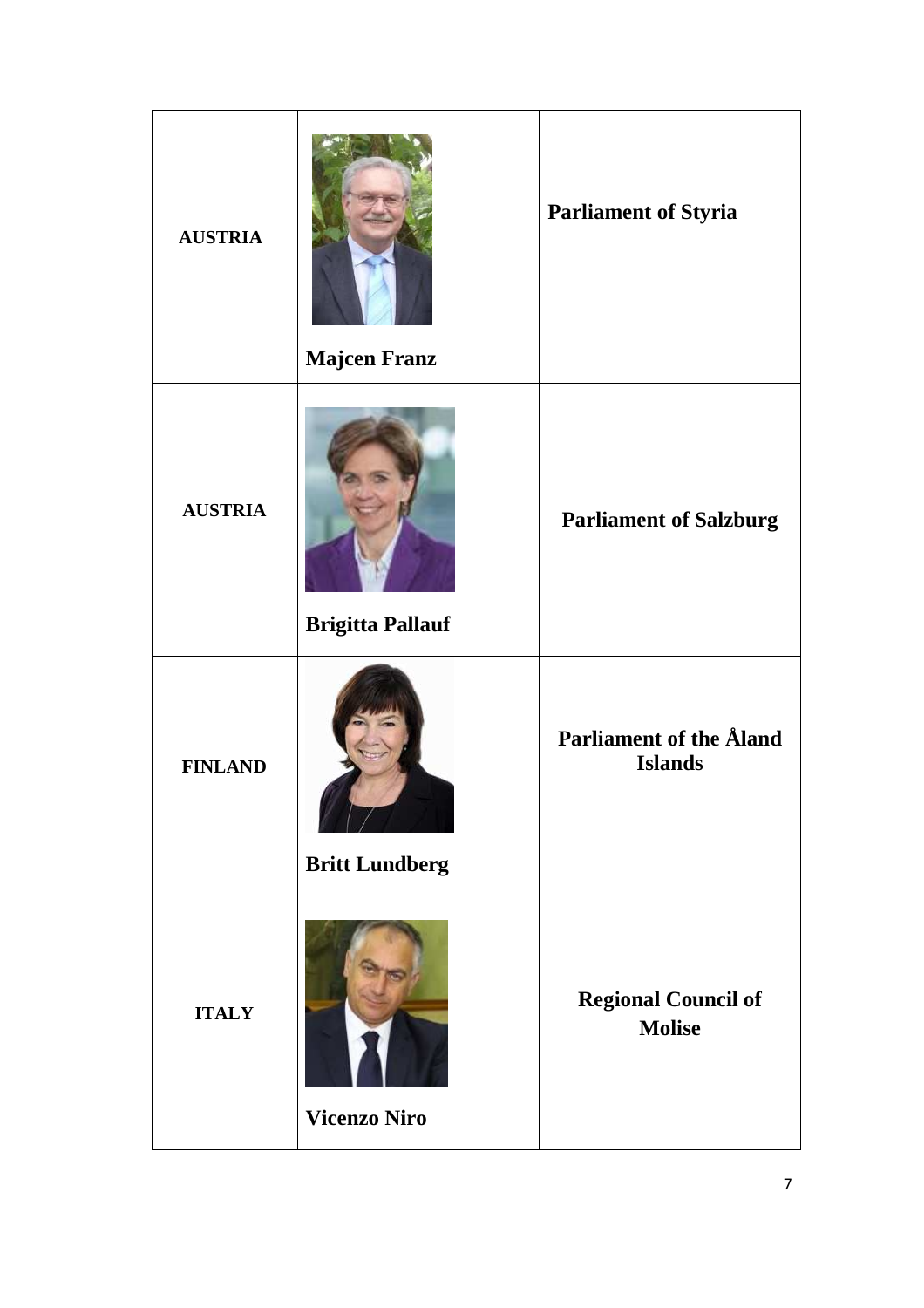| <b>ITALY</b>    | <b>Emily Rini</b>       | <b>Regional Council of the</b><br><b>Aosta Valley</b>                                                                                                              |
|-----------------|-------------------------|--------------------------------------------------------------------------------------------------------------------------------------------------------------------|
| <b>ITALY</b>    | <b>Eros Brega</b>       | <b>Conference of Presidents</b><br>of Legislatives Assemblies<br>of the Regions and<br><b>Autonomous Provinces.</b><br><b>Regional Council of</b><br><b>Umbria</b> |
| <b>ITALY</b>    | <b>Stefano Fracasso</b> | <b>Consigliere of the</b><br><b>Regional Council of</b><br><b>Veneto</b>                                                                                           |
| <b>PORTUGAL</b> | Ana Luísa Luís          | <b>Legislative Assembly of</b><br>the Autonomous Region<br>of the Azores                                                                                           |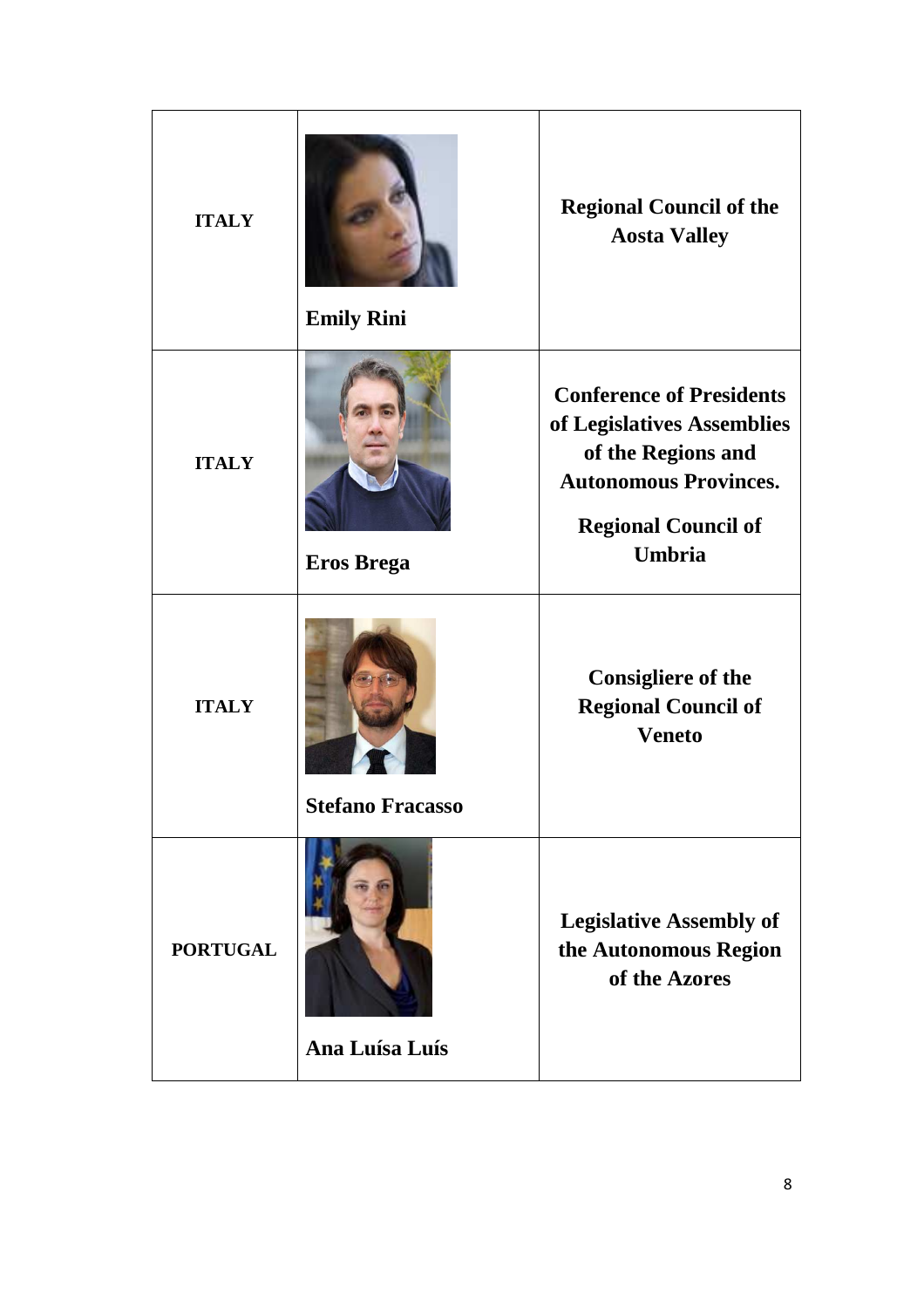

Independently of belonging as members to the group, the Parliament of Andalusia invites all parliaments of CALRE to make contributions and actively participate in the activities organized by the working group in order to foster a debate that brings diversity and enriches all regional Assemblies of CALRE.

#### **4.- ACTION LINES**

The working group on e-Democracy will focus on the development of two main lines of action:

**4.1. Analysis of good practices and innovative projects of e-Democracy, transparency and citizen participation in parliaments of CALRE** 

**4.2. E-Democracy system with specific objectives in each phase of the e-Democracy**

The development of each action line will be: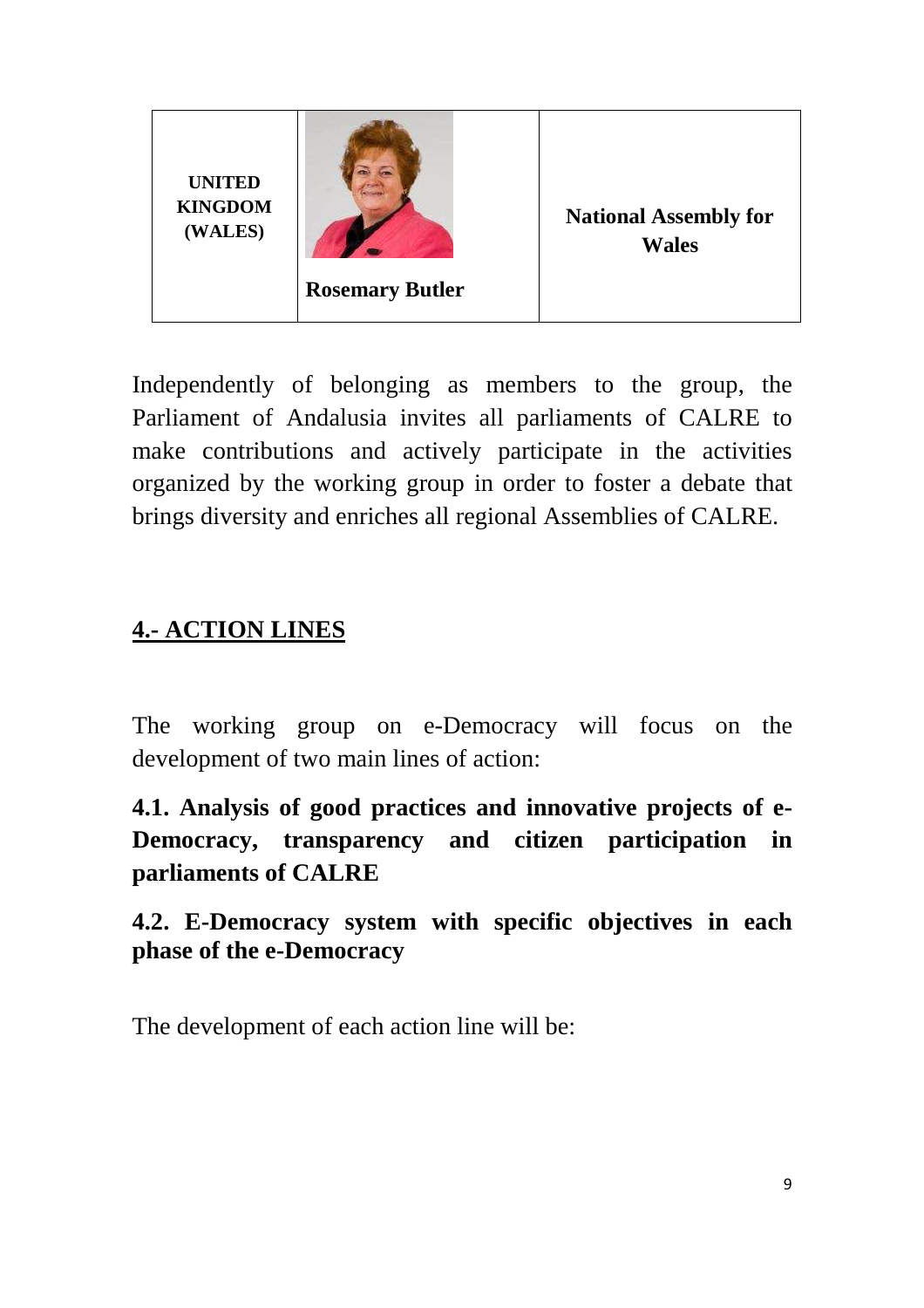# **4.1. Analysis of good practices and innovative projects of e-Democracy, transparency and citizen participation in Parliaments of CALRE**

Taking into account the results of the comparative study Report on e-Democracy of the Parliaments of CALRE approved by the working group e-Democracy last year, during 2014 we will develop an **Analysis of best practices in e-Democracy, transparency and citizen participation** of the Regional Legislative Assemblies of CALRE.

This line of work will focus on analyzing innovative projects of e-Democracy, transparency and citizen participation in the regions of the European Union.

From the Parliament of Andalucía we are developing an innovative project on e-Democracy, transparency and citizen participation through the creation of a **Transparency Portal on the web of the Parliament.** 

Besides this project, the working group will analyze other innovative projects of Parliaments of the European Union.

During the seminar meeting of the Working Group on e-Democracy, the **Report of good practices and innovative projects of e-Democracy, transparency and citizen participation** will be presented in the Parliament of Andalusia. This seminar will feature experts in the field and debate of working group members.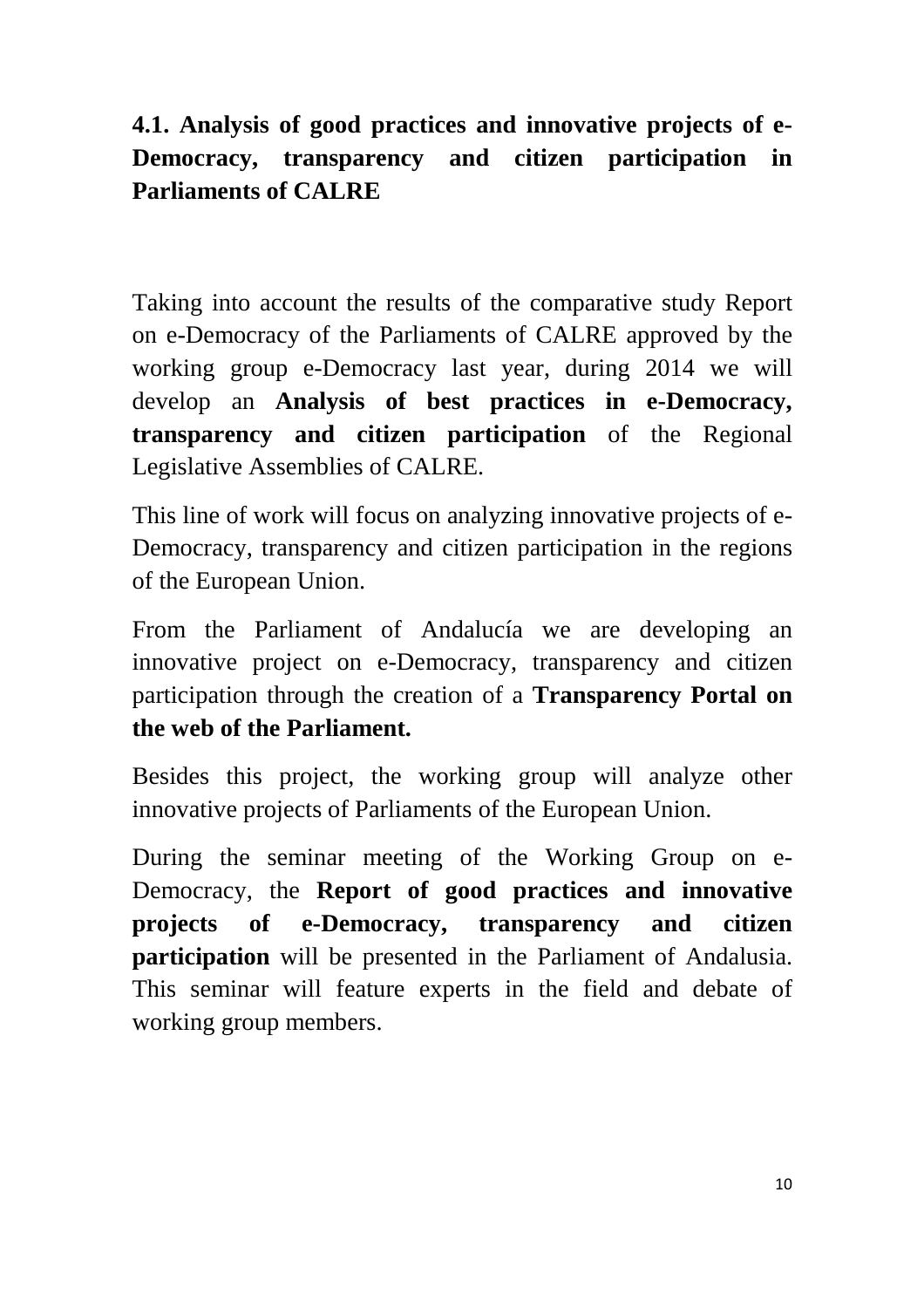#### **4.2. E-Democracy system with specific objectives in each phase of the e-Democracy**

The e-Democracy system will consist of setting concrete targets for improving e-Democracy, based in each of its phases, showing the degree of participation and interaction between citizens and parliaments.



This system will include e-Democracy tools such as spaces for consultation on the website of parliaments to perform citizenship questions and convey their concerns in order to analyze how to incorporate them into Parliament legislative activity. It will also be analyzed with tools of participation in formal social networks parliaments (Facebook, Twitter and Youtube) allowing stay connected and interact with citizens, with strategies for society as a whole, with special emphasis on youth.

The system will mark specific objectives on e-Democracy to be developed by the parliaments in the present and future, by the